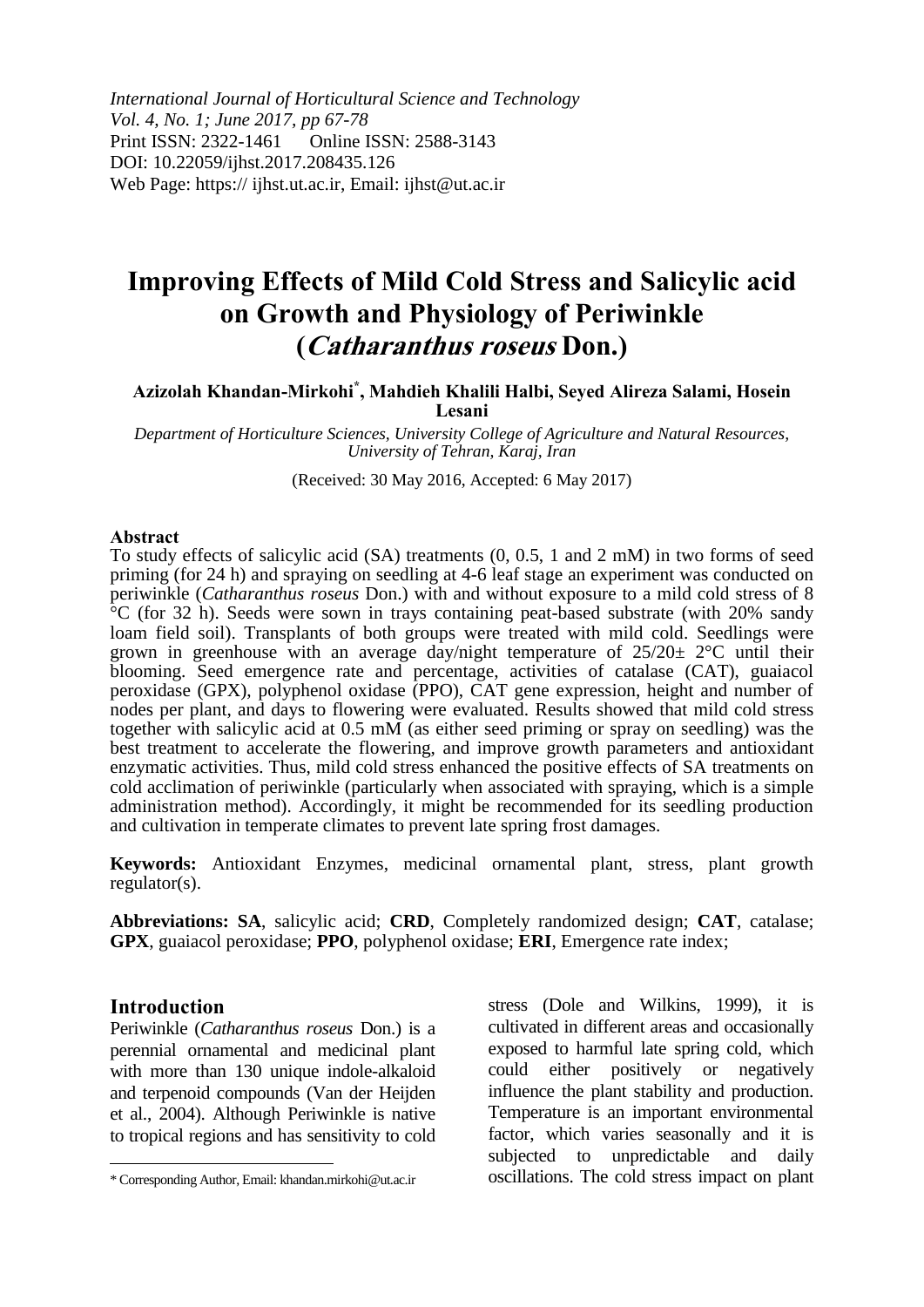is influenced by minimum stress temperature and its duration, plant growth stage, and physiological conditions. To keep their growth and development, plant species should be able to cope with the seasonal imbalances and temperature fluctuations (Thomashow et al., 1999). The specific roles of additional safeguarding strategies to avoid any damage provoked by late cold spring (i.e., fulfillment of a certain amount of winter chilling to break dormancy and/or a certain photoperiod) have been controversially discussed for some woody plants (Körner and Basler, 2010; Chuine et al., 2010). However, new evidence revealed that chilling may be more important than photoperiod (Basler and Körner, 2012; Laube et al., 2014; Polgar et al., 2014).

Cold tolerance is naturally induced with the gradual adaptation of plant to the low but above freezing temperatures (Thomashow et al., 1999). This adaptation is achieved through multiple changes in the gene expression, decreased or ceased growth, changes in the lipid composition of the membrane, some change in the composition of compatible solutes and increase in cellular antioxidants (Nayyar et al., 2005). These changes are all directly involved in stress tolerance and thus considered as active ingredients to cope with environmental stresses, particularly cold stress.

Cold stress increases the concentration of reactive oxygen species (ROS), causing oxidative stress in plants, which known as secondary stress. Cold-tolerant plant genotypes are more able to remove ROS and other harmful factors, due to the production of higher levels of antioxidants (Verma and Dubbey, 2003). Antioxidant enzymes (e.g., ascorbate peroxidase, catalase, and superoxide dismutase) together with guaiacol peroxidase and other enzymatic and nonenzymatic antioxidants have an important role in balancing synthesis and degradation of ROS. Therefore, antioxidant response and other capabilities induced in plant due to mild cold stress and their interactions with

oxidative stress damages could be effective to cope with cold stress in plants.

Salicylic acid (SA) is considered to be a plant hormone-like substance, which plays an important role in the regulation of some plant processes such as plant growth and development, seed germination, flowering, fruit yield, glycolysis, membrane structure, uptake, photosynthetic rate, stomatal conductance, chlorophyll content, stress tolerance, and heat production in thermogenic plants (Belkhadi et al., 2010). SA also increases tolerance to high temperatures in some plants such as potatoes and beans and effectively protects these plants against water stress and increases plant growth under stress conditions (Senaratna et al., 2000). It has been reported that salicylic acid can increase leaf number and leaf area in plants such as violets (Martin-Mex et al., 2001). The inhibitory effects of exogenous SA application were recorded for concentrations mostly over than 1 mM. It is confirmed that SA efficiency depends on the concentration and differs among plant species and growth stages (Hayat et al., 2010; Xie et al*.*, 2007).

It is supposed that mild cold stress and SA application through influencing the quality of protein translation, priming of seed metabolism, synthesis of antioxidant enzymes, and mobilization the seed storage proteins could alter the morphological and physiological traits of plants and seed vigor (Rajjou et al., 2006; Horváth et al., 2007). Therefore, this study aimed to evaluate the effects of mild cold and SA application methods (seed priming or seedling spraying with different concentrations of SA) on the response of periwinkle to cold stress, its enzymatic activities, and the plant acclimation regarding some morphological and biochemical characteristics.

# **Material and Methods**

A factorial experiment based on CRD was conducted to evaluate the effect of salicylic acid (SA) either as seed priming or spraying on seedlings at 4-6 leaf stage on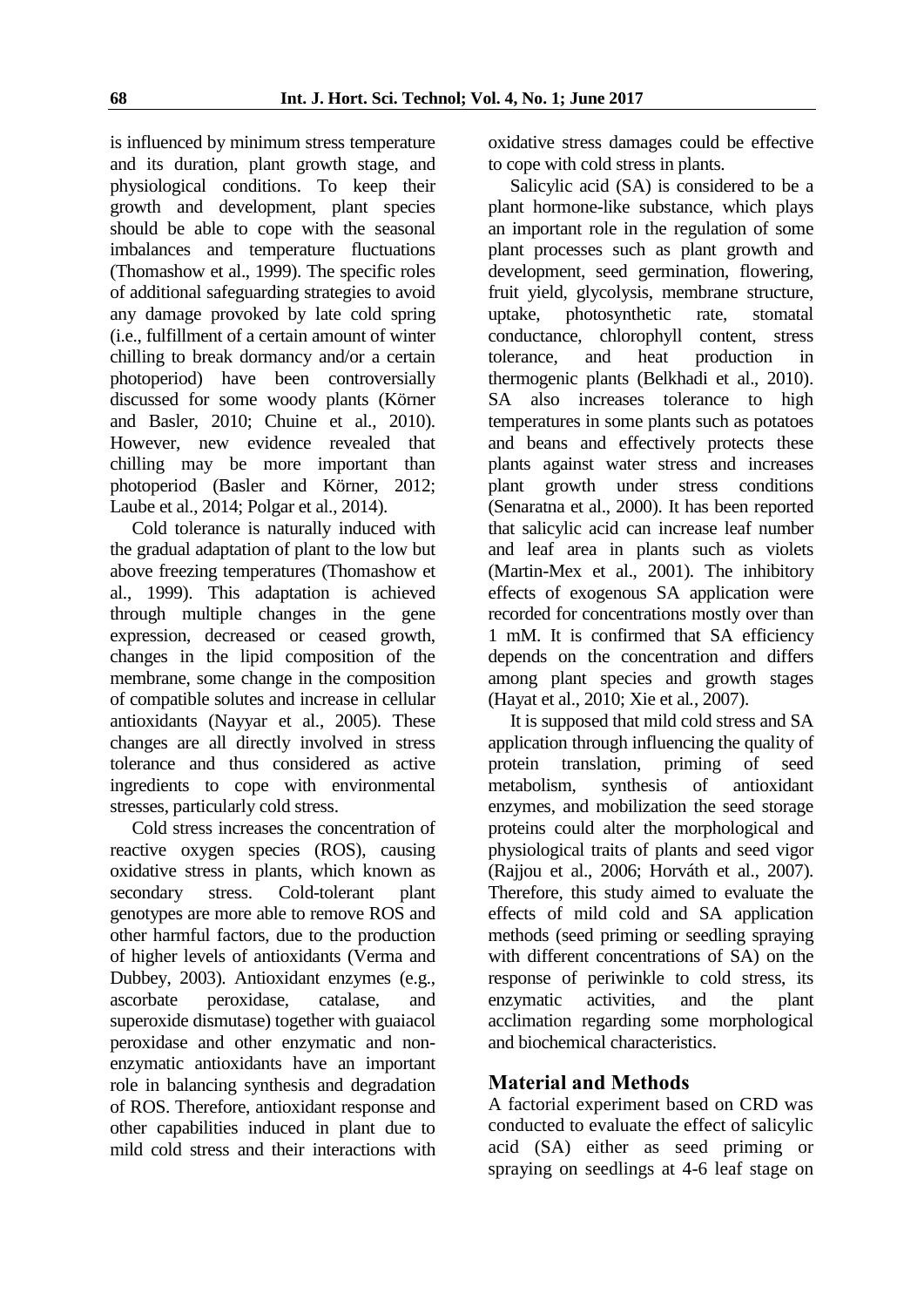periwinkle (*Catharanthus roseus* Don.), furthermore, the effect of mild cold on some morph-physiological characteristics of this plant were investigated. For this purpose, before sowing, periwinkle seeds (150 seeds) primed with SA solution at four different concentrations (0, 0.5, 1 and 2 mM) for 24 hours (Farooq et al., 2008). The rest (150 seeds) hydroprimed for the same time and were taken as the control group. The seeds were rinsed three times with distilled water and dried back closer to their original moisture level with tissue paper at room temperature. They were then sealed in polythene bags and stored in a refrigerator at 5 °C until use (Lee and Kim, 2000). All of the seeds were sown in trays (with 72 cells) containing peat-based substrate (with 20% sandy loam field soil). A given part of transplants grown from hydroprimed seeds were also sprayed with different concentrations of SA solution at 4-6 leaf stage on seedlings.

The second experiment factor that was mild cold treatment, applied at seedling stage for both SA treated groups (seed priming or spraying at seedling stage) with 8 °C for 32 hours in an incubator where control was also considered thoroughly. Sampling for enzymatic measurements was performed for a number of plants at four to six-leaf stages at a given time for all treatments corresponding to the  $8<sup>th</sup>$  hour after performing the cold treatment (i.e. 40 h after SA treatment as spraying). The rest of the transplants were transferred to the greenhouse with an average day/night temperatures of  $25/20 \pm 2$  °C, until flowering stage to assess the other traits such as days to flowering, plant height, and number of nodes.

Thereafter, seed emergence rate and percentage were computed at emergence stage. CAT, GPX, PPO, and CAT gene expression evaluated 8 hours after performing the cold treatment and days to flowering, height and number of nodes were measured at the end of the experiment.

Emerged seeds were counted daily during days 5 to 16. Emergence percentage was computed based on the seeds emerged on the last day. Emergence rate index (ERI) was computed according to the method described by Maguire's (1962) by the following equation:

# $ERI=\sum G_n/D_n$

where  $G_n$  is the percentage of total viable seeds counted as emerged and removed on day n and  $D_n$  is number of days after sowing (n equals the given day after sowing). Sampling for enzymatic measurements was performed for a number of plants at four to six-leaf stages at a given time for all treatments corresponding to the 8th hour after application of cold treatment (i.e. 40 h after SA treatment as spraying). The rest of the plants were transferred to the greenhouse until flowering stage to assess the other traits such as days to flowering, plant height, and number of nodes. Enzymatic assays were performed according to the method described by Chang and Koa (1988), where 0.5 gram of fresh leaf from each treatment was totally pulverized and then 6 ml of extraction buffer (containing 0.5 M Tris-HCl (pH=7),  $3 \text{ mM of MgCl}_2$ , and  $1 \text{ mM EDTA}$ ) was added. Thereafter, the solution was centrifuged at 10,000 rpm at  $4 \degree$ C for 15 minutes, and the supernatant solution was removed for measuring enzymes. All enzymes were measured using s spectrophotometer (Shimadzu UV 180).

CAT activity was measured at  $25 \text{ °C}$ and at a wavelength of 240 nm according to the method described by Colowick and Kaplan (1984). The materials were included 3000 µl of phosphate buffer solution (50 mM), 50 µl of hydrogen peroxide (30%), and 50 µl of enzyme extract. The activity was recorded for 5 minutes at 20-second intervals.

GPX activity was also measured at 25 °C according to the method described by Chance and Maehly (1955) at a wavelength of 470 nm. The materials for this measurement were included 3000 µl of 50 mM phosphate buffer (pH=7), 10 µl of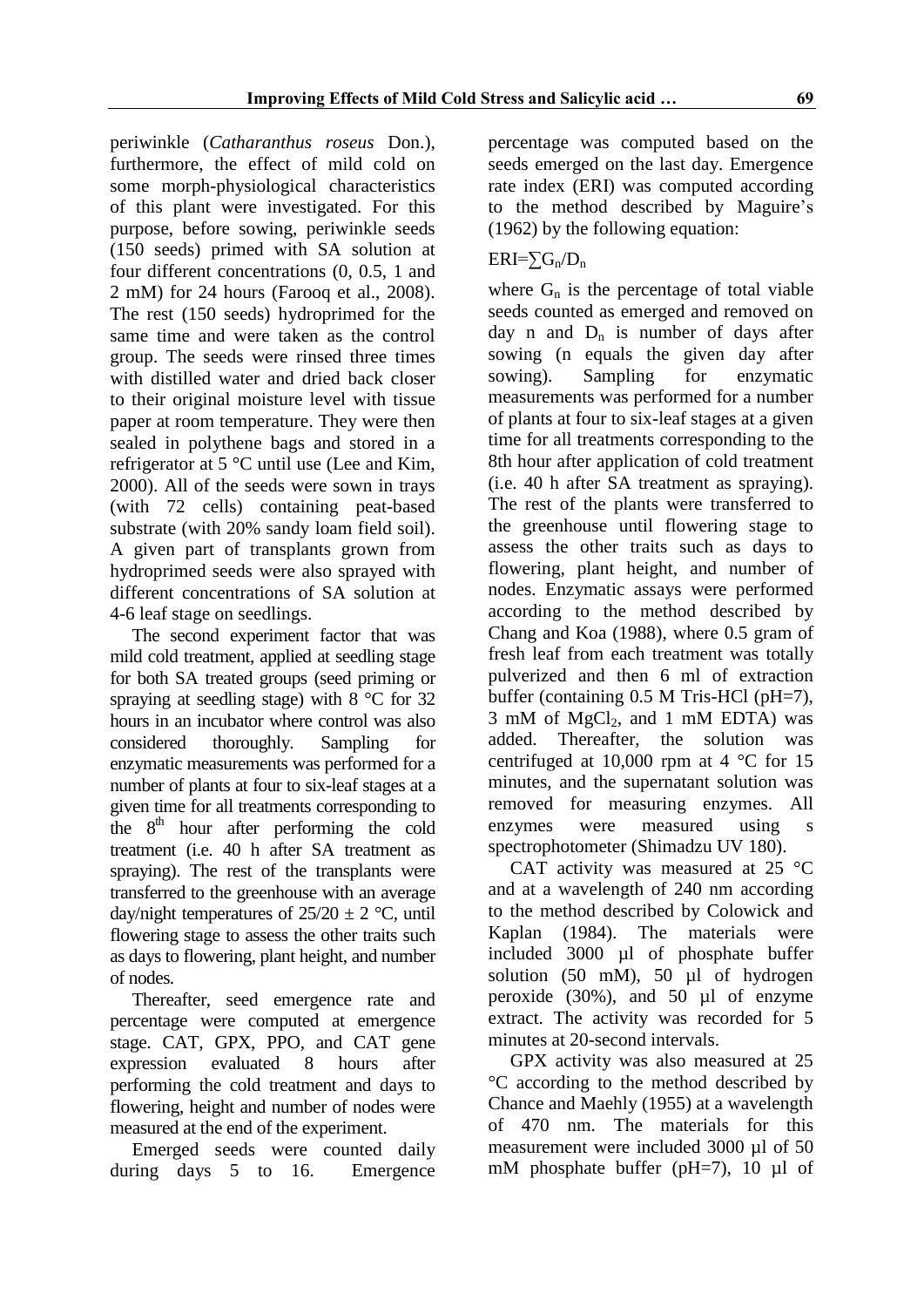hydrogen peroxide (30%), 3 µl of 200 mM guaiacol solution, and 50 µl enzyme extract. The activity was recorded at 20 second intervals for 5 minutes and uptake increased with time. The activity of GPX was computed in milligrams based on the absorption of orange tetraguaiacol protein concentration.

PPO was evaluated according to the method described by Kar and Mishra (1976). The reaction medium was contained 50 µl of 100 mM pyrogallol, 3000 µl of 50 mM phosphate buffer (pH=7), and 50 µl of the enzyme extract. The enzyme activity was measured at 420 nm based on the amount of oxidized pyrogallol and reported as absorption per minute per milligram protein.

Total RNA was extracted using an extraction buffer that contained 300 mM Tris HCl (pH 8.0), 25 mM EDTA, 2 M NaCl, CTAB 2%, PVPP 2%, spermidine trihydrochloride 0.05%, and βmercaptoethanol 2% (Reid et al*.*, 2006). First strand cDNA was synthesized from 2 μg of total RNA using the iScript cDNA synthesis kit (Bio-rad, Hercules, CA) according to the manufacturer's instructions. The ribosomal protein gene was used as a reference (Table 1). Real-Time PCR reactions were performed using HiFi SYBR® Green Master Mix Kit in the LightCycler 96 (Roche). The

specific primers used for Real-time PCR are given in Table 1, respectively. Two primer pairs of T16 and G10h genes were designed according to periwinkle data (El-Domyati et al., 2014; Goklany et al., 2009). Since there is no information regarding CAT in periwinkle, the primers were designed through multiple alignments of CAT genes in different reported species and based on the conserved region. Data from this phase was analyzed relatively using comparative CT method ( $\Delta \Delta C_T$  method); where  $\Delta CT1$  was for target or test sample, ΔCT2 was for control or calibrator sample, CT1 was the CT value for target gene, and CT2 was the CT value for housekeeping gene of the same sample. Control sample prepared from SA and mild cold untreated plants for comparative expression results of both seed and seedling samples, where:

ΔCT1= CT1 -CT2; ΔCT2= CT1 -CT2; CΔΔT=ΔCT1 -ΔCT2.

The range of fold-differences in the amount of target, normalized to housekeeping gene and relative to a calibrator, was calculated as  $2^{-\Delta\Delta C}$ <sub>T</sub>

Statistical analysis was performed using SAS and mean comparisons was carried out using Duncan's multiple range test  $(P<0.05)$ .

| <b>Explanation</b>        | <b>Gene type</b> | <b>Forward primer</b>      | Reverse primer         |  |  |  |
|---------------------------|------------------|----------------------------|------------------------|--|--|--|
| Ribosomal<br>protein gene | RPS <sub>9</sub> | <b>TCCACCATGCCAGAGTGCT</b> | ACCACCAGATGCCTTCTTCG   |  |  |  |
| Catalase                  | CAT1             | CACCGTCTTGGACCAAACTA       | CATCCCTGTGCATGAAGTTCAT |  |  |  |

**Table 1. Specific primers used for Real-Time PCR**

## **Results and discussion**

## **Plant growth**

The effect of salicylic acid (SA) treatment as seed priming on seedling emergence rate index and percentage was significant. The highest emergence rate index (4.2) and emergence percentage (92%) was obtained in treatment containing 0.5 mM salicylic acid, and these indices were declined as SA concentrations were increased (Figure 1). Accelerated seed germination and plantlet emergence was observed once the seeds

were treated with 0.5 mM SA, which might be due to the role of the product that stimulates α-amylase enzymatic activity.

Xie et al. (2007) reported the inhibitory effect of SA at higher concentrations (1 mM) through regulation of α-amylase in barley seeds. In the plant life cycle, the seed and seedling stages are key developmental stages determining the final yield of crops, both of which are very sensitive to environmental stresses (Koornneef et al*.*, 2002). Seed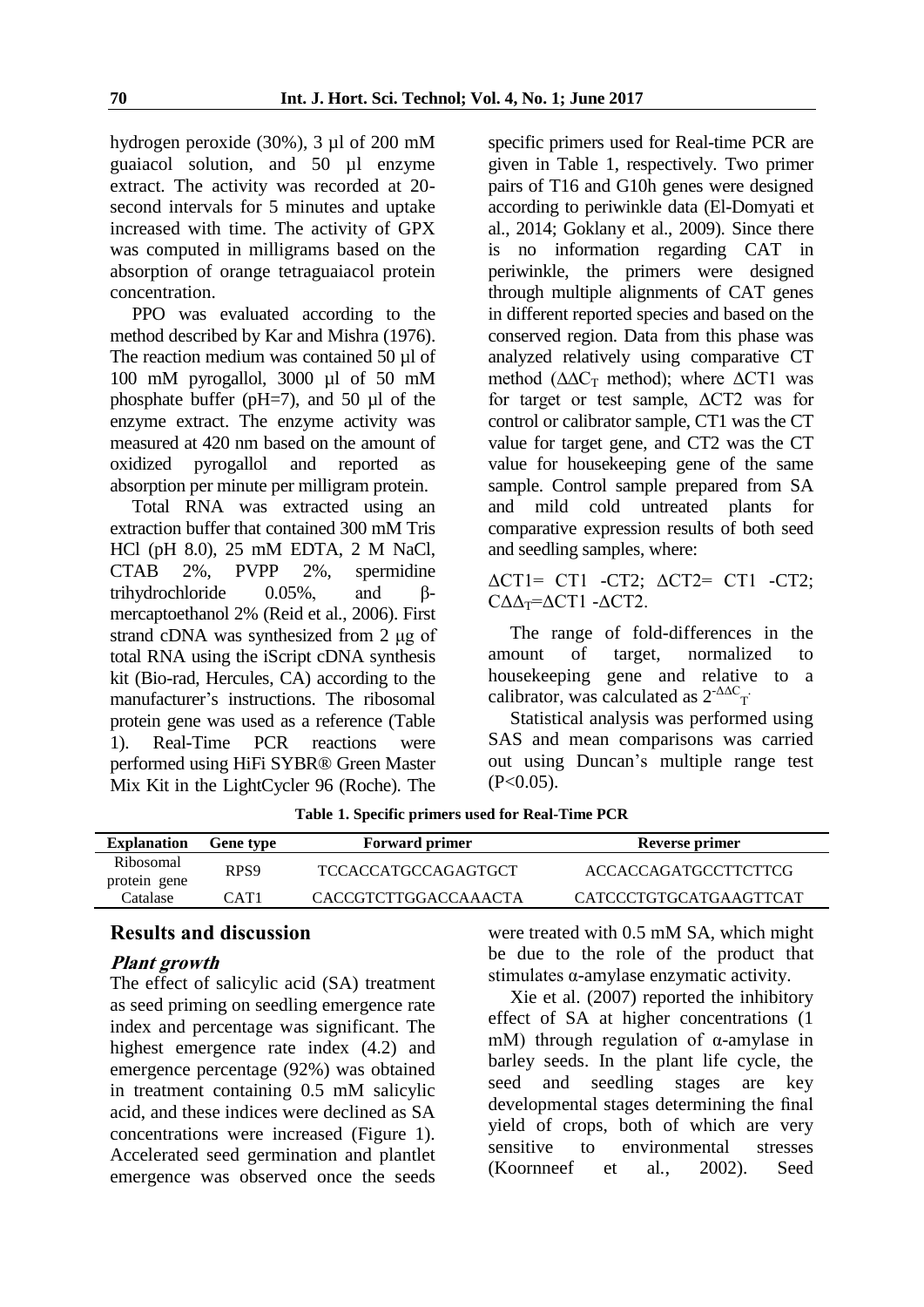

**Fig. 1. Effects of different concentrations of salicylic acid on (A) emergence rate and (B) emergence percentage of periwinkle. Different letters show significant differences (P≤0.05) among treatments.**

germination have three steps: water imbibition, cell elongation, and increase in cell number (Toole et al*.*, 1956). In some seeds, besides water absorption, some other factors are also needed for completion of germination. Increase in enzymatic activities and the subsequent increased respiration causes breaking down of stored materials (De Villiers et al*.*, 1994). Plant defense mechanisms are principally studied on mature plant organs, and there is very scarce information about the onset of defense mechanisms at the level of seed germination. Increased photosynthetic rate has been reported as an effect of SA priming in mustard plant (Fariduddin et al., 2003). The quality of protein translation, priming of seed metabolism, synthesis of antioxidant enzymes, and mobilization of seed storage proteins were concerned as some processes that might be affected by SA and are likely to improve seed vigor (Rajjou et al*.*, 2006).

Results of current experiment showed that the height and number of nodes per plant reduced at 2 mM SA treatment compared to the lower concentrations. However, 0.5 mM salicylic acid was the best concentration to increase plant height and number of nodes, particularly when accompanied by cold treatment (Table 2, Figure 2).

Plant growth in the term of height and node number, was accelerated following the application of 0.5 mM SA when SA-treated transplants exposed to a mild cold (Table 2). Increased concentration of SA negatively influenced the growth parameters. It is clear that plant height and number of nodes are closely correlated (Brevendan et al., 1978). The positive effect of low concentrations of SA on yield has already been observed in other plants. For instance seed priming by 0.5 mM SA in wheat (Senaratna et al., 2000) and 0.01 mM SA in alfalfa (Drazic et al., 2006) improved plant growth by increasing cell division and enlargement of the root cells. SA, usually at low concentrations, increases the growth and resistance of plants to stresses (Dat et al., 2000). It seems that the improved stem growth at low temperatures is due to the change in sink organs. Low temperatures increase leaf dry matter, so more nutrients can be available to stem for elongation and growth (Roh, 2005).

On the other hand, at high temperatures, plant respiration rate and demand for carbohydrates and assimilates stored in the plant for growth, are increased to compensate for materials consumed in respiration. Generally, the plant demands more assimilate in warm conditions. Therefore, a higher consumption of storage materials and a reduction in plant height is expected at high temperatures (Kamenetsky et al., 2003).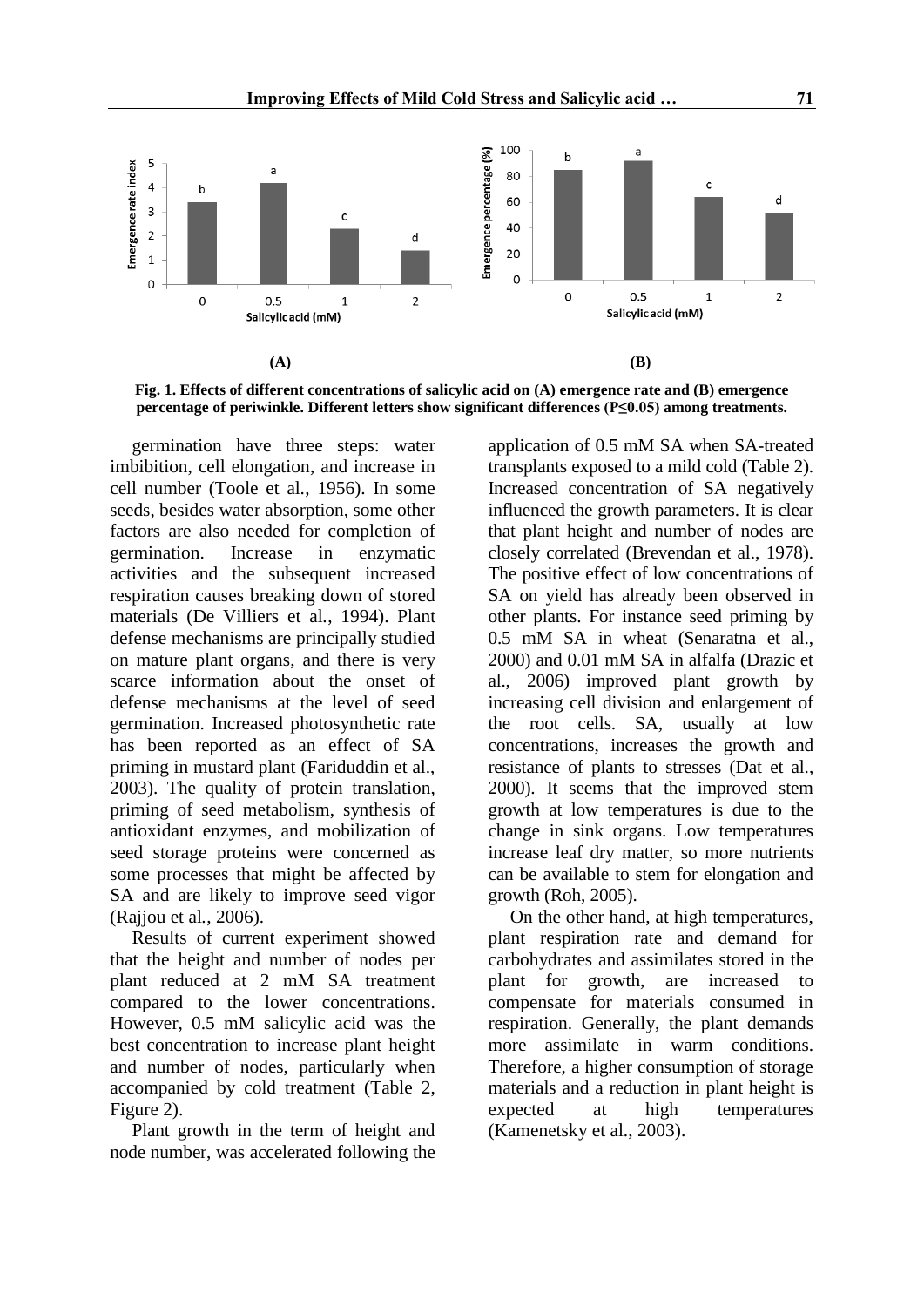**Table 2. Means comparisons of the interactive effects of cold and salicylic acid on some morph-physiological traits and activity of antioxidant enzymes including catalase (CAT, Abs<sup>240</sup> min-1 g -1 protein), guaiacol peroxidase (GPX, Abs<sup>470</sup> min-1 g -1 protein) and polyphenol oxidase (PPO, Abs<sup>420</sup> min-1 g -1 protein) in periwinkle.**

| <b>Treatment</b><br>period | Mild<br>Cold | <b>Salicylic</b><br>acid<br>(mM) | Days to<br>flowering | <b>Plant height</b><br>(cm) | <b>Node</b><br>number | <b>CAT</b><br>$(Abs_{240})$ | <b>GPX</b><br>$(Abs_{470})$ | <b>PPO</b><br>$(Abs_{420})$ |
|----------------------------|--------------|----------------------------------|----------------------|-----------------------------|-----------------------|-----------------------------|-----------------------------|-----------------------------|
| Seed                       | Control      | $\theta$                         | 104.3cd              | 12.3e                       | 11d                   | 0.33e                       | 0.53f                       | 0.024e                      |
|                            |              | 0.5                              | 98f                  | 17.8ab                      | 15bc                  | 0.44d                       | 0.70d                       | 0.037c                      |
|                            |              |                                  | 106.6bc              | 11.8ef                      | 10.6 <sub>de</sub>    | 0.34e                       | 0.52f                       | 0.020e                      |
|                            |              | 2                                | 106bc                | 9.5fg                       | 9ef                   | 0.21f                       | 0.44g                       | 0.014f                      |
|                            | Cold         | $\Omega$                         | 98.3f                | 16bc                        | 13.6c                 | 0.63 <sub>b</sub>           | 0.80c                       | 0.053 <sub>b</sub>          |
|                            |              | 0.5                              | 93.6 <sub>g</sub>    | 19.8a                       | 17a                   | 0.72a                       | 0.96a                       | 0.062a                      |
|                            |              |                                  | 100.3ef              | 15bcd                       | 10.6de                | 0.64 <sub>b</sub>           | 0.80c                       | 0.054 <sub>b</sub>          |
|                            |              | 2                                | $101$ def            | 11ef                        | 10.6de                | 0.44d                       | 0.64e                       | 0.035cd                     |
| Seedling                   | Control      | $\Omega$                         | 104ed                | 13de                        | 11.6d                 | 0.32e                       | 0.52f                       | 0.024e                      |
|                            |              | 0.5                              | 99f                  | 13.6cde                     | 11.6d                 | 0.34e                       | 0.53f                       | 0.025e                      |
|                            |              | л.                               | 106.3cb              | 12ef                        | 9ef                   | 0.33e                       | 0.52f                       | 0.024e                      |
|                            |              | 2                                | 113.6a               | 8g                          | 7.3f                  | 0.35e                       | 0.50f                       | 0.023e                      |
|                            | Cold         | $\Omega$                         | 99.3f                | 16.6b                       | 13.6c                 | 0.57c                       | 0.77c                       | 0.050 <sub>b</sub>          |
|                            |              | 0.5                              | 93g                  | 17 <sub>b</sub>             | 15.3abc               | 0.70a                       | 0.93 <sub>b</sub>           | 0.059a                      |
|                            |              | -1                               | 101 <sub>def</sub>   | 17.6ab                      | 15.6ab                | 0.61 <sub>b</sub>           | 0.77c                       | 0.050                       |
|                            |              | 2                                | 108b                 | 12.6e                       | 11.6d                 | 0.41                        | 0.62e                       | 0.031d                      |

Different letters show significant differences (P≤0.05) among treatments.



**Fig. 2. The effects of cold stress (8 °C for 32 h) and different concentrations of salicylic acid on (A) plant height and (B) node number of periwinkle. Different letters show significant differences (P≤0.05) within each group of treatments.**

The results also revealed that SA, mild cold, and application period significantly affected the number of days to flowering. Mild cold caused a significant decrease in the number of days to flowering compared to untreated control plants (Figure 3). The shortest days to flowering (93 days; over 10 days less than that of the control group) was found in plants treated with 0.5 mM SA (whether applied on seeds or seedlings) and grown under mild cold (Table 2). Low temperatures make changes in various plant physiological aspects leading to internal auxin biosynthesis and flowering (Xu et al*.*, 2007). Seed priming was more effective than spraying on seedlings to decrease the number of days to flowering stage (Figure 3).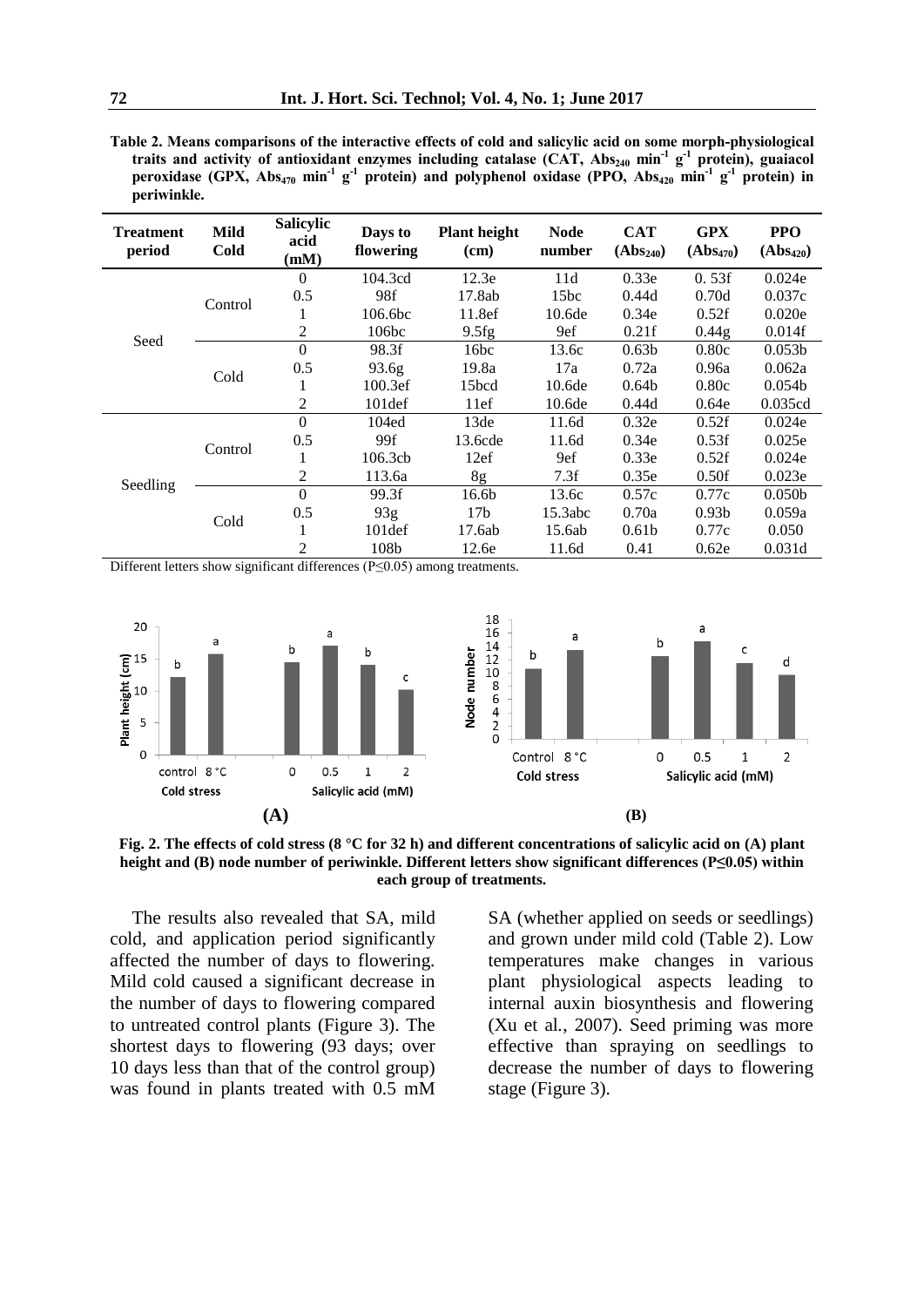

**Fig. 3. The simple effect of cold stress (8 °C for 32 h): different concentrations of SA and application method on days to flowering of periwinkle. Different letters show significant differences (P≤0.05) within each group of treatments.**

Effects of seed priming on decreasing the number of days to flowering is indicative of the influence of early root growth, plant deployment, and optimal use of nutrients by the plant. SA at 0.5 and 2 mM had the highest and the lowest effects on shortening the flowering time, respectively. Salicylate effects on flowering processes have been documented by various researchers (Dekock et al*.*, 1974). The improving effects of SA on flower bud formation and vegetative growth of soybean have been previosly reported, furthermore, pod formation was accelerated about 2-5 days (Kumar et al*.*, 2000), indicating that SA plays a role in the regulation of flowering process in plants.

Flowering time of seedlings that were treated with SA at 0.5 mM together with a mild cold was accelerated than other plants. In addition, spraying SA at 2 mM at four to six-leaf stages without cold treatment delayed the flowering time than the other treatments. Since a single treatment might be preferred from an economic standpoint or for time saving purposes, hereafter the simple effects of the treatments were further analyzed.

## **Antioxidant enzymes and gene expression**

Results showed that SA and cold treatments had significant effects on the activities of antioxidant enzymes such as CAT, PPO, and GPX. Mild cold stress compared to the control, 0.5 mM of SA compared to the higher concentrations, and application of SA as seed priming compared to spray on seedlings resulted in higher CAT, PPO, and GPX activities (Figure 4). 0.5 and 2 mM SA had the highest and the lowest impact on the activity of antioxidant enzymes, respectively. SA has a dual effect on the plant metabolism. At low concentrations, it activates antioxidant enzymes, induces scavenging system for ROS, and as a result leads to improvement of stress resistance (Mutlu et al*.*, 2009). In contrast, at high concentrations, not only it acts as an antioxidant, but also it acts as an oxidant that can influence cellular components, thereby having negative effects on the plant metabolism (Fariduddin et al*.*, 2003). For example, SA pretreatment of corn seeds resulted in increased activity of new isozyme ascorbate peroxidase (enzyme neutralizing  $H_2O_2$  and reduced ethylene production (Janda et al*.*, 1999). In another study, the effect of SA at 0.5 mM on plants treated with paraquat was studied. It was reported that the previous treatment of plants with SA for 24 hours caused a significant increase on the activities of antioxidant enzyme such as superoxide dismutase, peroxidase, ascorbate peroxidase, ascorbate hydro-reductase, and catalase, as a result increase their resistance to paraquat (Ananieva et al*.*, 2002). It was also reported that 1 mM SA on young wheat plants elevated the activities of superoxide dismutase, ascorbate peroxidase, catalase, and NADPH oxidase, as antioxidant enzymes (Agarwal et al*.*, 2005).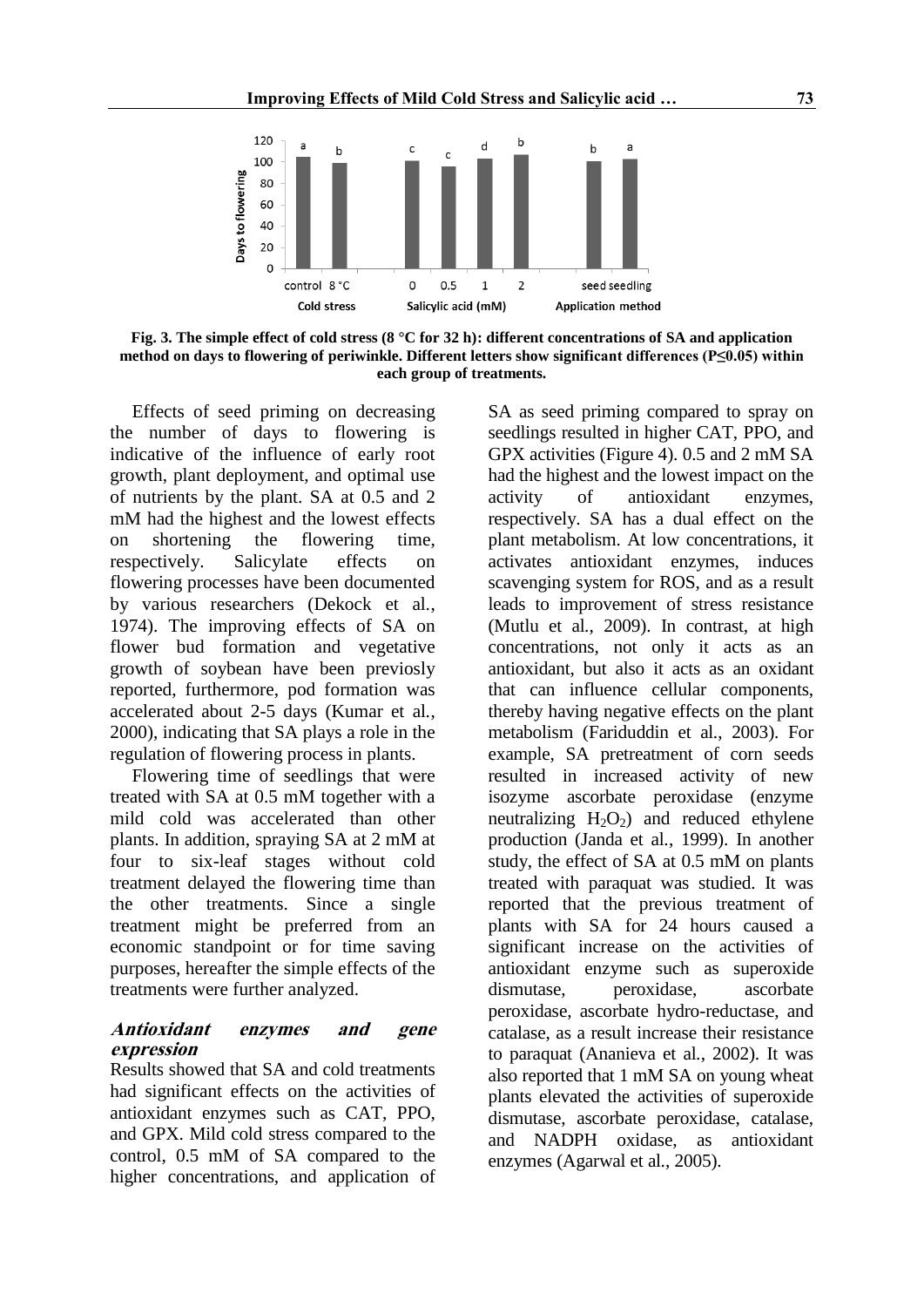Cold treatment resulted in increased activities of CAT, PPO, and GPX (Figure 4). Although most of the time there is a direct positive correlation between gene expression and its protein product, sometimes the lower expression causes a higher product activity and vice versa. Therefore, study of a gene and its products in all possible levels (genome, transcriptome, proteome, etc.) would be informative.

The highest relative CAT gene expression was observed in plants grown from seeds primed with 0.5 and then with 1 mM of SA and treated with a mild cold stress (8 °C for 32 h; Figure 5A). However, the effect of mild cold stress and SA treatment at seedling stage on relative CAT gene expression was insignificant (Figure 5B). Relative gene expression level of control samples of seedling stages (without cold stress) was considerably higher under 0.5 mM of SA which was completely different from those obtained on control plants of seed-primed group even with SA treatment, where expression levels were very negligible (Figure 5A and B). Janda et al*.* (2007) has already showed an increase in the content of antioxidants and other metabolites in a short cold hardiness and acclimation period especially when exogenous SA applied at suitable concentrations. Catalase is an enzyme important for the breakdown of hydrogen peroxide produced under stressful conditions. Under stress condition, its new isoforms are produced and the content of the background isoforms increases (Srivalli et al*.*, 2003).



**Fig. 4. Simple effect of cold stress (8 °C for 32 h), different concentrations of SA and application method on (A) activity CAT; (B) PPO; and (C) GPX in periwinkle. Different letters show significant differences (P≤0.05) within each group of treatments.**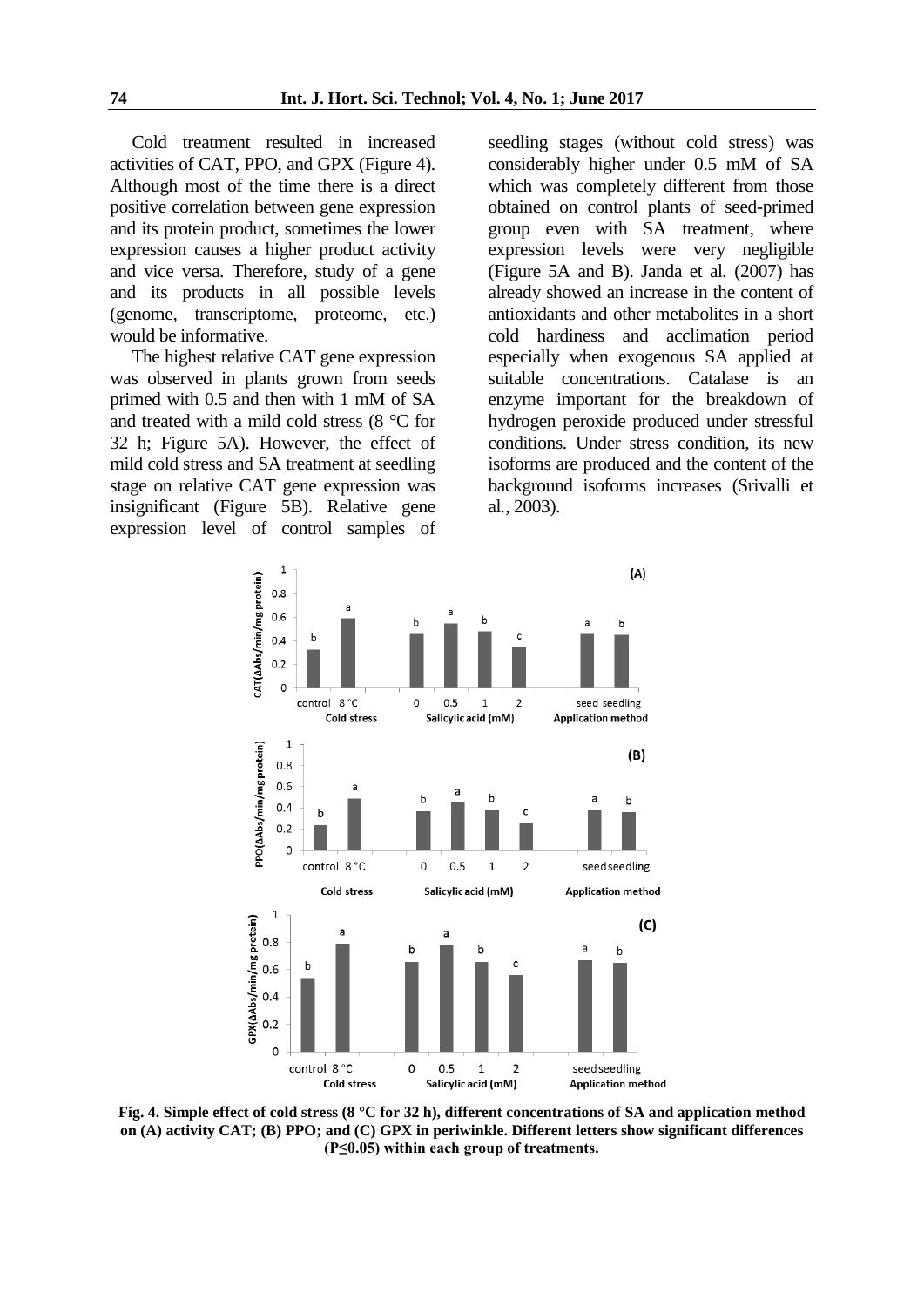

**Fig. 5. Relative CAT gene expression on periwinkle under mild cold (8 °C for 32 h) as affected by SA treatment at (A) seed and (B) seedling stages.**

The activity of catalase varies among plant species. During mild cold, the basic activity of the enzyme differs among species and varies based on the time course of cold stress (Lukatkin, 2002). Low temperatures increase the amount of phenolic compounds and polyphenol oxidase activity. Most studies indicated that the main role of antioxidant enzymes in scavenging cells from reactive oxygen species, and the important ones of these enzymes are peroxidase, catalase, and polyphenol oxidase (Yong et al*.*, 2008). Increase in the activity of PPO and CAT enzymes are reported under cold and heat stress (Cervilla et al*.*, 2009).

increased activity of peroxidase has been reported in wheat 48 hours after cold treatment and the activity of this enzyme decreases after 72 hours of exposure to cold stress (Yordanova and Popova, 2007). Yong *et al.* (2008) also reported an increase in antioxidant enzymes in a short term exposure to cold temperatures and a decline was observed in the long-term hardening. In the study of antioxidant defense system of winter wheat during the initial stages of cold acclimation period, a significant increase in the synthesis of peroxidase and catalase was observed on the second day after the administration of cold stress at 2 °C (Apostolova and Yaneva, 2006).

GPX is also an antioxidant enzyme in plants, along with other antioxidant enzymes such as ascorbate peroxidase and catalase, which are responsible for the protection of the plants against oxidative stress. Hydrogen peroxide is removed from the apoplast and vacuoles by these enzymes, and ascorbic acid is used as an electron donor. Moreover, for non-living environments, phenolic substances, such as guaiacol, are used as redox mediator.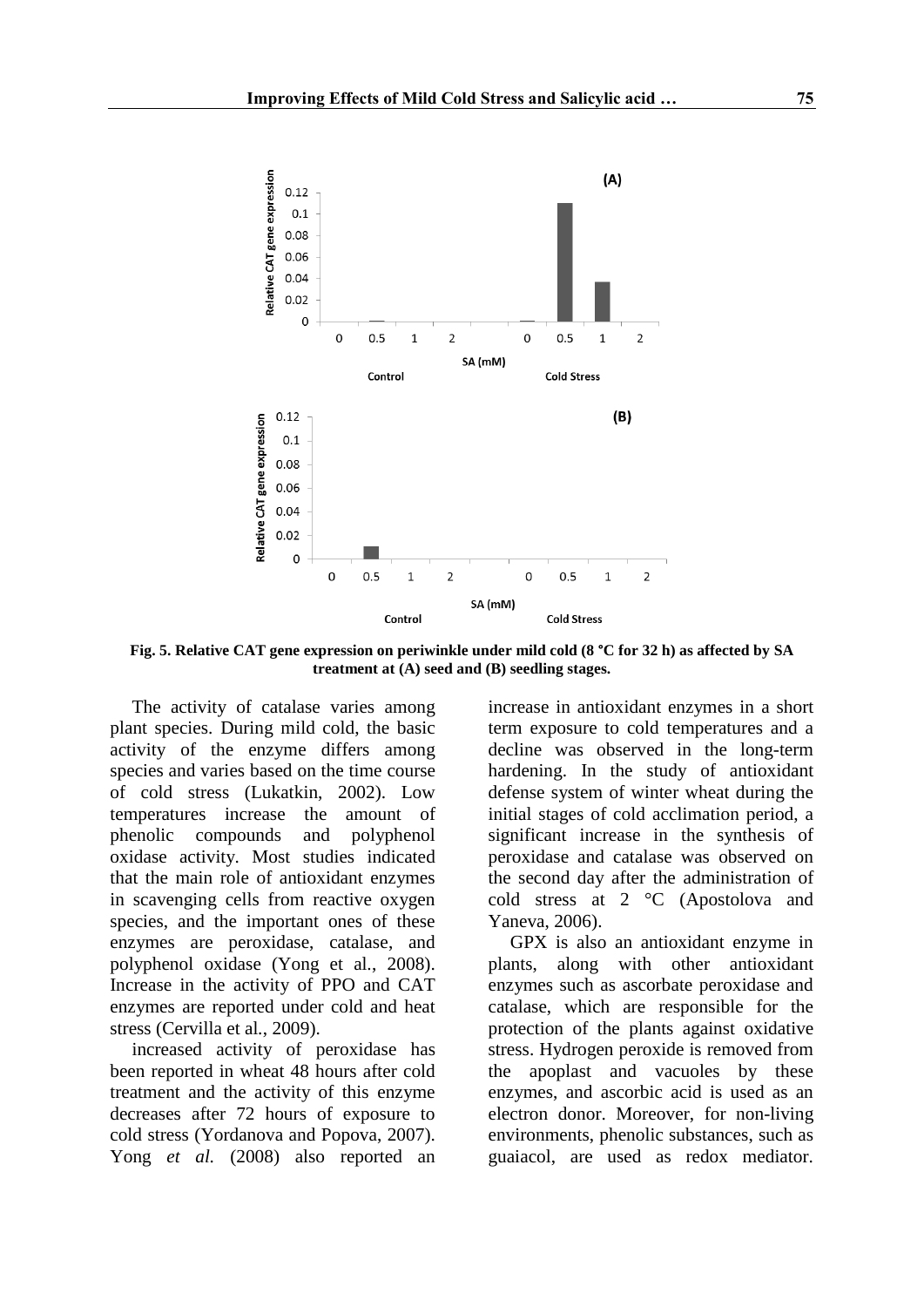Ascorbate peroxidase is a key component of the scavenging system in the cytosol and chloroplast of higher plants for the removal of hydrogen peroxide. Catalase converts hydrogen peroxide into water. In the current study on periwinkle (*Catharanthus roseus* Don.) increase in the activity of antioxidant enzymes was observed following cold stress. It has been shown that  $H_2O_2$  is accumulated in the Arabidopsis cells which exposed to cold and therefore the activities of APX, GR, and GPX as antioxidant enzymes were increased (O´Kane et al*.*, 1996). Furthermore, when rice plants were placed at 5 °C of cold stress, activity of APX and CAT enzymes were sharply increased (Kuk et al*.*, 2003).

#### **Conclusion**

According to the obtained results, hardening with mild cold application of 0.5 mM SA regardless of application stage (seed or seedling) accelerated the flowering time in periwinkle, which is a positive trait for ornamentals. Plant growth, measured as height and the number of node, was increased by application of SA at 0.5 mM (but not at higher concentrations) that was administered as seed priming (but not on seedlings) in plants hardened with mild cold. Mild cold together with 0.5 mM SA also caused increase in the activity of antioxidant enzyme such as CAT, PPO, and GPX, regardless of application stage (seed or seedling). Therefore, priming of periwinkle seeds with 0.5 mM SA and hardening of seedlings at 4 to 6-leaf stage at 8 °C for 32 h can be recommended for its seedling production and cultivation in temperate climates to prevent late spring frost damages.

#### **References**

- 1. Aebi H. 1984. Catalase *in vitro*. In: Methods in enzymology. Florida, Academic Press 114-121.
- 2. Agarwal S, Sairam R.K, Srivastava G.C, Meena R.C. 2005. Changes in antioxidant enzymes activity and oxidative stress by abscisic acid and salicylic acid in wheat genotypes. Biologia Plantarum 49, 541–550.
- 3. Ananieva E.A, Alexieva V.S, Popova L.P. 2002. Treatment with salicylic acid decreases the effects of paraquat on photosynthesis. Journal of Plant Physiology 159, 685-693.
- 4. Apostolova P, Yaneva I. 2006. Antioxidative defense in winter wheat plants during early cold acclimation. General and Applied Plant Physiology, Special issue 101-108.
- 5. Basler D, Körner C. 2012. Photoperiod sensitivity of bud burst in 14 temperate forest<br>tree species. Agricultural and Forest tree species. Agricultural Meteorology 165, 73–81.
- 6. Belkhadi A, Hediji H, Abbes Z, Nouairi I, Barhoumi Z, Zarrouk M, Chaibi W, Djebali W. 2010. Effects of exogenous salicylic acid pretreatment on cadmium toxicity and leaf lipid content in *Linum usitatissimum* L. Ecotoxicology and Environmental Safety 73, 1004-1011.
- 7. Borsani O, Valpuesta V, Botella M.A. 2001. Evidence for a role of salicylic acid in the oxidative damage generated by NaCl and osmotic stress in arabidopsis seedlings. Plant Physiology 126, 1024–1030.
- 8. Brevendan R.E, Egli D.B, Leggett J.E. 1978. Influence of N nutrition on flower and pod abortion and yield of soybeans. Agronomy Journal 70, 81-84.
- 9. Cervilla L.M, Rosales M.A, Rubio-Wilhelmi M.M, Sanchez-Rodriguez E, Blasco B, Rios J.J. 2009. Involvement of lignification and membrane permeability in the tomato root response to boron toxicity. Plant Science 176, 545–552.
- 10.Chance B, Maehly A.C. 1955. Assay of catalase and peroxidases. Methods in Enzymology 2, 764-775.
- 11. Chang C.J, Koa C.H. 1988.  $H_2O_2$  metabolism during senescence of rice leaves changes in enzyme activities in light and darkness. Plant Growth Regulation 25, 11–15.
- 12.Chuine I, Morin X, Bugmann H. 2010. Warming, photoperiods, and tree phenology. Science 329, 277–278.
- 13. Dat J.F, Lopez-Delgado H, Foye C.H, Scott I.M. 2000. Effect of salicylic acid on oxidative stress and thermo tolerance in tobacco. Journal of Plant Physiology 156, 659-665.
- 14. DeKock P.C, Grabowsky F.B, Innes, A.M. 1974. The effect of salicylic acid on the growth of *Lemna gibba*. Annals of Botany 38, 908-903.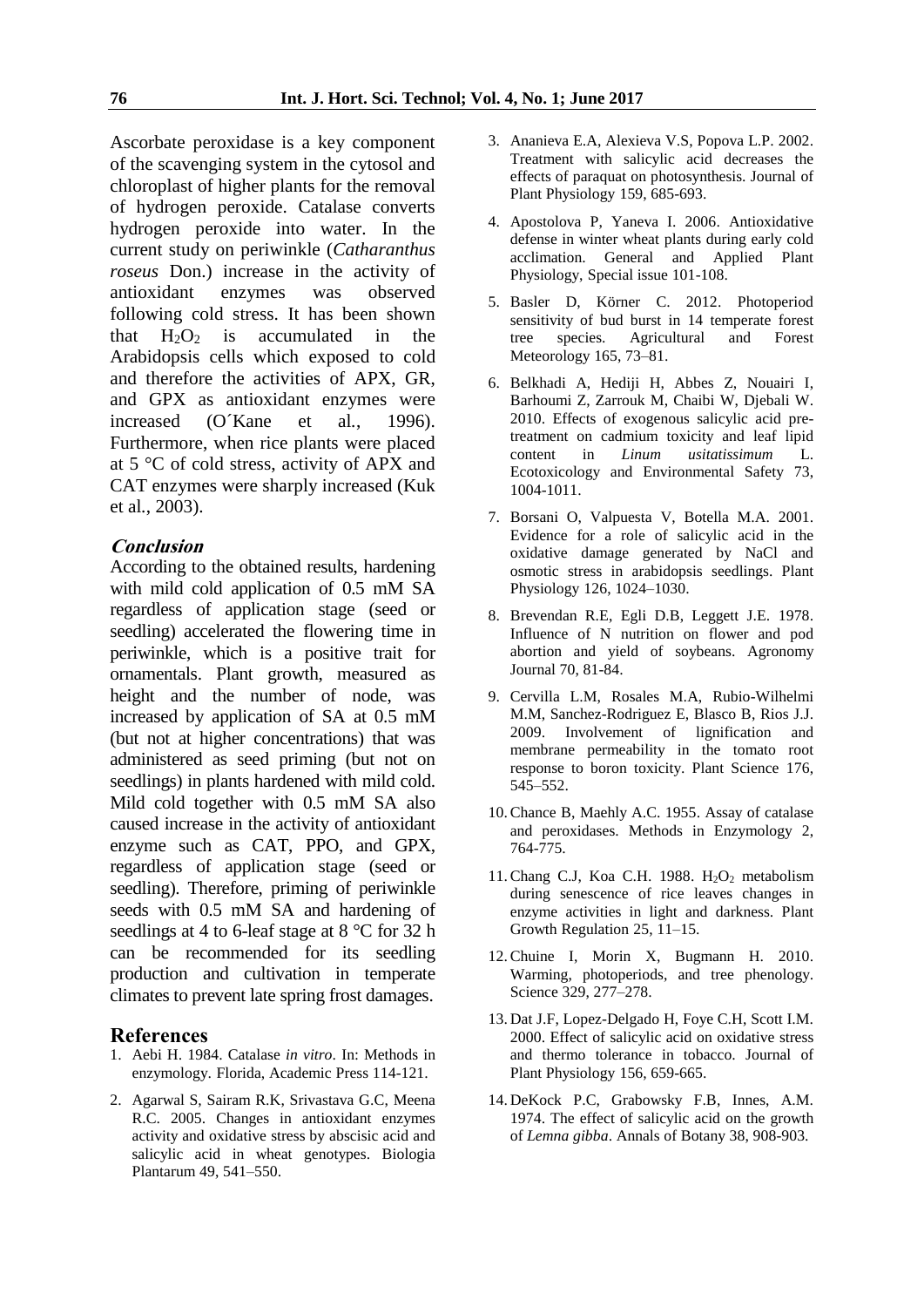- 15. De Villiers A.J, Van Rooyrn M.W, Theron G.K, Van Deventer H.A. 1994. Germination of three namaqualand pioneer species, as Influenced by Salinity, temperature and light. Seed Science and Technology 22, 427-433.
- 16. Dole J.M, Wilkins H.F. 1999. Floriculture: Principles and Species. Upper saddle river, N.J. Prentice Hall.
- 17. Drazic G, Mihailovic N, Lojic M. 2006. Cadmium accumulation in *Medicago sativa*  seedlings treated with salicylic acid. Biologia Plantarum 50, 239-244.
- 18. El-Domyati F.M, Abdel Azeiz A.Z, Atef A, Elhalwagi A, Sabir J.S.M, Ramadan A.M, Gadalla N.O, Edris S, Baeshen M.N, Hajrah N.H, Al-Kordy M.A, Al-Hajar A.S.M, Akoh C.C, Bahieldin A. 2014. Functional genomics analysis for overproduction of key terpenoid indole alkaloids in mature leaf of *Catharanthus roseus*. Life Science Journal 11(10), 1213-1220.
- 19. Fariduddin Q, Hayat S, Ahmad A. 2003. Salicylic Acid Influences net photosynthetic rate, carboxylation efficiency, nitrate reductase activity, and seed yield in *Brassica juncea.* Photosynthetica 41, 281-284.
- 20. Farooq M, Aziz T, Basra S.M.A, Cheema M.A, Rehman H. 2008. Chilling tolerance in hybrid maize induced by seed priming with salicylic acid. Journal of Agronomy and Crop Science 194, 161–168.
- 21. Goklany S, Loring R.H, Glick J, Lee-Parsons C.W. 2009. Assessing the limitations to terpenoid indole alkaloid biosynthesis in *Catharanthus roseus* hairy root cultures through gene expression profiling and precursor feeding. Biotechnology Progress 25, 1289–1296.
- 22. Hayat Q, Hayat S, Irfan M, Ahmad A. 2010. Effect of exogenous salicylic acid under changing environment: A review. Environmental and Experimental Botany 68, 14–25.
- 23. Horváth E, Szalai G, Janda T. 2007. Induction of abiotic stress tolerance by salicylic acid signaling. Plant Growth Regulation 26, 290-300.
- 24.Janda T, Szalai G, Tari I, Paldi E. 1999. Hydroponic treatment with salicylic acid decreases the effects of chilling injury in maize (*Zea mays* L.) plants. Planta 208, 175-180.
- 25.Janda T, Szalai G, Lesko K, Yordanova R, Apostol S, Popova L. 2007. Factors contributing to enhanced freezing tolerance in wheat during frost hardening in the light. Phytochemistry 68, 1674–1782.
- 26. Kamenetsky R, Barzilay A, Erez A, Halevy A.H. 2003. Temperature requirements for floral development of *Herbaceous paeony* cv. "Sarah Bernhardt". Scientia Horticulturae 97, 309-320.
- 27. Kar M, Mishra D. 1976. Catalase, peroxidase, and polyphenoloxidase activities during rice leaf senescence. Plant Physiology 57, 315-319.
- 28. Koornneef M, Bentsink L, Hilhorst H. 2002. Seed dormancy and germination. Current Opinion in Plant Biology 5, 33-36.
- 29. Körner C, Basler D. 2010. Phenology under global warming. Science 327, 1461–1462.
- 30. Kuk Y.I, San Shin J, Burgos N.R, Tay Eak Hwang O, Baik Ho Cho, Sunyo Jung, Ja Ock G. 2003. Antioxidative enzymes offer protection from chilling damage in rice plants. Crop Science 43, 2109-2117.
- 31. Kumar P, Lakshmi N.J, Mani V.P. 2000. Interactive effects of salicylic acid and phytohormones on photosynthesis and grain yield of soybean (*Glycine max* L. Merrill). Physiology and Molecular Biology of Plants 6, 186-179.
- 32. Laube J, Sparks T.H, Estrella N, Höffler J, Ankerst P.D, Menzel A. 2014. Chilling outweighs photoperiod in preventing precocious spring development. Global Change Biology 20, 170–182.
- 33. Lee S.S, Kim J.H. 2000. Total sugars, α-amylase activity, and emergence after priming of normal and aged rice seeds. Korean Journal of Crop Science 45, 108–111.
- 34. Lukatkin A.S. 2002. Contribution of oxidative stress to the development of cold-Induced damage to leaves of chilling-sensitive plants: The activity of antioxidant enzymes during Plant chilling. Russian Journal of Plant Physiology 49, 878-885.
- 35. Maguire J.D. 1962. Speed of germination aid in selection and evaluation for seedling emergence and vigor. Crop Science 2, 176-177.
- 36. Martin-Mex R, Villanueva-Couoh E, Herrera-Campos T, arqué-Saavedra A. 2001. Positive effect of salicylates on the flowering of african violet. Scientia Horticulturae 103, 499-502.
- 37. Mutlu S, Atici O, Nalbantoglu B. 2009. Effects of salicylic acid and salinity on apoplastic antioxidant enzymes in two wheat cultivars differing in salt tolerance. Russian Journal of Plant Physiology 34, 334-338.
- 38. Nayyar H, Bains T.S, Sanjeev K. 2005. Chilling stressed chickpea seedlings: Effect of cold